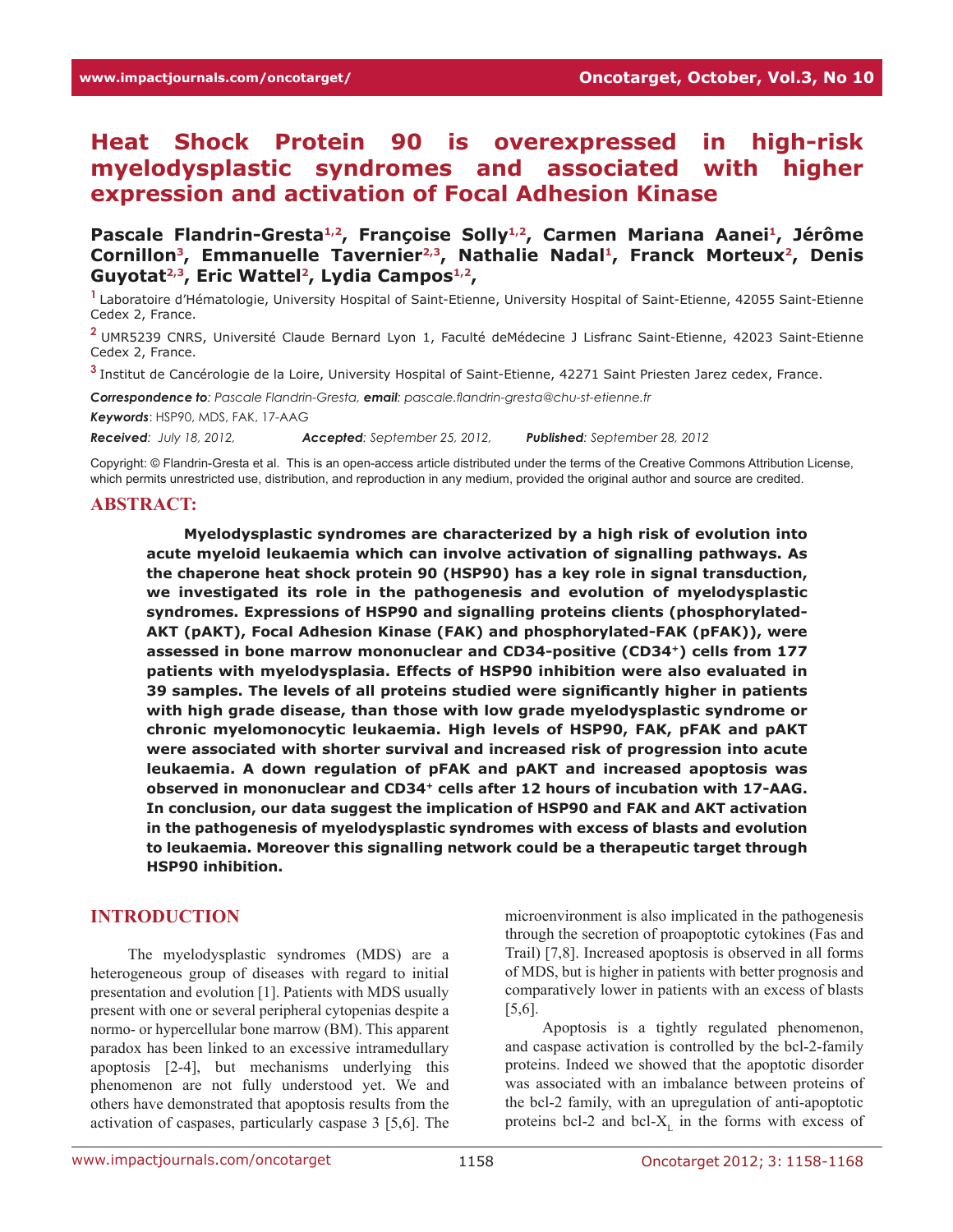blasts [9]. More recently the role of Heat Shock Proteins (HSP) in cell protection and apoptosis regulation has been demonstrated. HSP are a group of highly conserved proteins, which act as molecular chaperones in order to ensure the proper folding of synthesized proteins, or their refolding under denaturating conditions [10]. They also play a role in protein degradation via the proteasome machinery. A member of the HSP family, HSP90, is abundantly expressed in the cytoplasm of most human cells. HSP90 exists in two main isoforms: HSP90α, inducible, and HSP90β, constitutive [11]. It exerts its role by forming a multiprotein complex with high ATPase activity, in cooperation with cochaperones, including HSP70 [12]. HSP90 clients are implicated in cell cycling, receptor function, signal transduction and apoptosis. High levels of HSP90α protein or HSP90 mRNA have been reported in many types of cancer cells, such as pancreatic carcinomas, breast cancer, ovarian cancer, lung



**Figure 1: Level of HSP90, pAKT, FAK and pFAK expression according to MDS subgroups.** The mean fluorescence intensity ratio (MFIR) for each protein in bone marrow MNC (A) or CD34+ cells (B) was evaluated in high risk MDS patients (RAEB, n=93) versus low risk MDS patients (RA, comprising the RAUD, RARS, RCMD, RCMD-RS and 5q- subgroups, n=61), and CMML patients (n=23).

and renal cancer, gastric cancer (reviewed by Ochel *et al*) [13]. Furthermore, HSP90 exists mainly in the activated (complexed) form in cancer cells, whereas in non malignant cells only a small part of HSP90 is activated [14].

More limited data are available regarding the expression of HSP90 in haematological malignancies and particularly in acute leukaemia and MDS: high expression of HSP90 protein and HSP90α RNA has been reported by Yufu *et al* in leukemic cell lines and a small series of acute leukaemia patients [15]. We reported on the expression of HSP90 in a larger series of patients with acute myeloid leukaemia (AML) [16]. Higher HSP90 levels, as assessed by flow cytometry, were associated with a poor prognosis and higher expression of activated signal transduction proteins: phosphoinositide 3-kinase (PI3K), phospho serine-threonine protein kinase AKT (also known as protein kinase B) and extracellular signalregulated kinases (ERK). Other reports show that HSP90 is necessary for the maintenance of oncoproteins such as bcr-abl [17], mutated c-kit [18], and flt3 [19,20].

HSP90 activation and functional properties necessitate the binding of ATP to a specific pocket. The



**Figure 2: Level of HSP90, pAKT, FAK and pFAK expression according to cytogenetic subgroup.** The mean fluorescence intensity ratio (MFIR) for each protein in bone marrow MNC or CD34+ cells was evaluated in MDS patients with good (n=91), intermediate (n=32) or poor (n=29) prognosis caryotypes, and in patients with 5q- syndrome (n=14)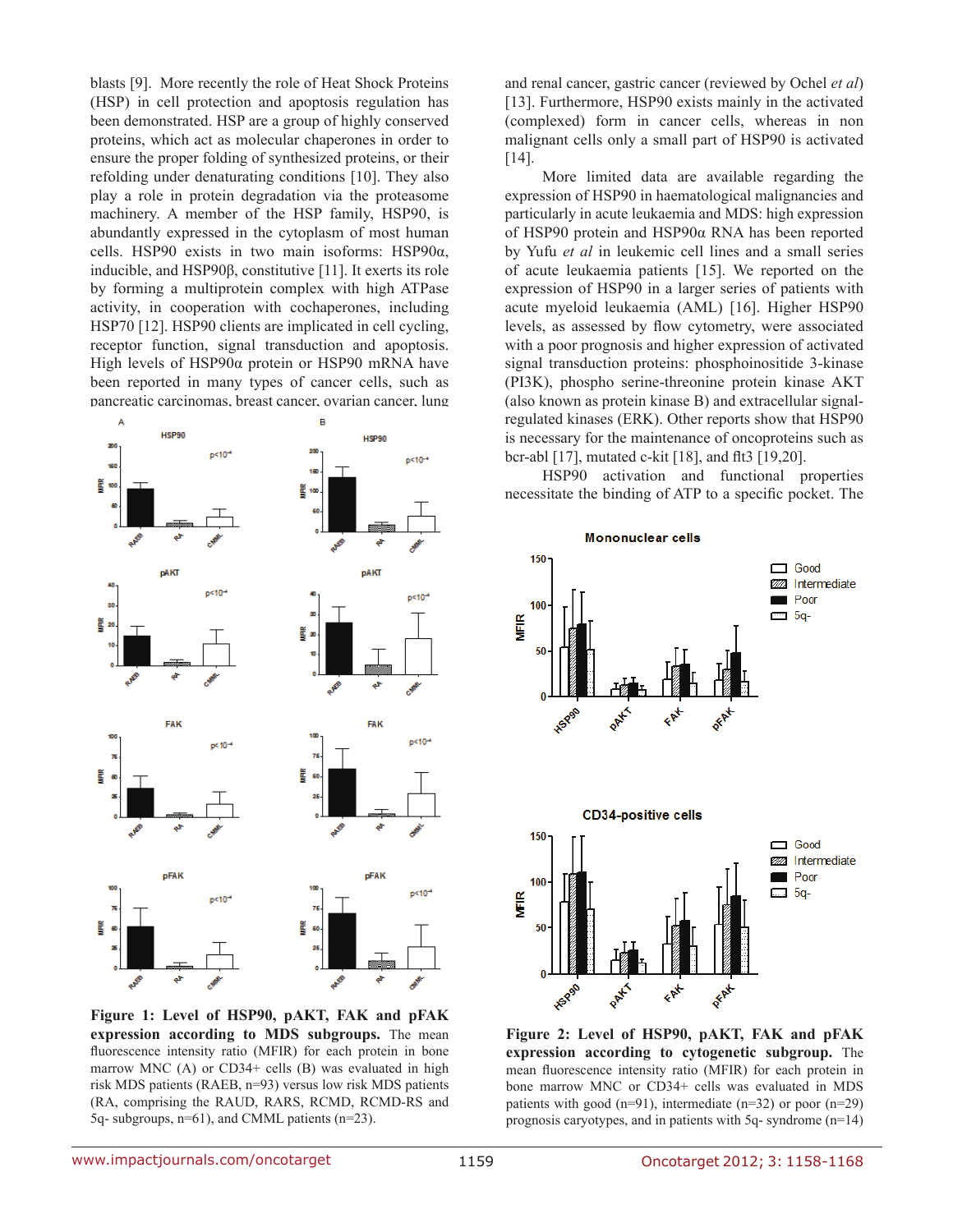benzoquinone ansamycins herbimycin A and geldanamycin are potent inhibitors of HSP90, binding tightly to the ATP pocket and preventing the formation of an active HSP90 complex [21]. The less toxic geldanamycin-derivative 17-allylamino-demethoxy geldanamycin (17-AAG) presents a much higher (up to 100-fold) affinity for HSP90 complexes than for uncomplexed HSP90, which confers to this drug a highly specific anti-tumoral activity [22]. 17-AAG (Tanespimycin) and other HSP90 inhibitors are now considered as targeted therapy for cancer, as they show promise in early clinical trials [23,24]. In a preliminary study, we have shown that HSP27, 70 and 90 are over-expressed in advanced MDS as compared to early MDS and normal BM [25]. This suggests their possible implication in MDS pathogenesis and evolution. Here we report on the clinical and biological significance of HSP90 expression in a series of 177 patients with MDS. We evaluated the expression of HSP90 and of relevant client proteins (pAKT), implicated in cell survival and autonomous growth, and phospho-focal adhesion kinase (pFAK), implicated in tissue invasion and metastasis, at diagnosis and in some cases after evolution to a higher grade MDS or to overt AML. The use of multicolour flow cytometry allowed us to specifically study subsets of cells (ie CD34+ cells). We show that HSP90 and FAK are overexpressed in high risk cases, and that CD34+ cells are highly sensitive to the HSP90 inhibitor 17-AAG.

### **RESULTS**

#### **Expression of HSP90, FAK, pFAK and pAKT**

Expression of HSP90 was weak in normal bone marrow MNC (MFIR:  $7.8 \pm 2.3$ , n= 6). We also observed a low expression of FAK and pFAK (MFIR :  $4.2 \pm 0.8$ ; 6.8  $\pm$  0.8 respectively), whereas pAKT was not detected above control level. Results were similar in normal CD34+ cells for all the proteins studied.

In MDS/CMML MNC, HSP90 and other proteins levels were significantly higher in high-risk cases according to WHO classification ( $p<10<sup>-4</sup>$ , Figure 1, mean

| Median age (range)                             | 66 years (11-91) |  |  |
|------------------------------------------------|------------------|--|--|
| Sex (M/F)                                      | 99/78            |  |  |
| WHO classification (N)                         |                  |  |  |
| <b>RCUD</b>                                    | 20               |  |  |
| <b>RARS</b>                                    | 1                |  |  |
| <b>RCMD</b>                                    | 24               |  |  |
| RAEB-I                                         | 38               |  |  |
| RAEB-II                                        | 55               |  |  |
| 5q-                                            | 14               |  |  |
| <b>MDSu</b>                                    | $\overline{2}$   |  |  |
| CMML(N)                                        | 23               |  |  |
| Cytogenetic prognostic groups (N=152)          |                  |  |  |
| Good                                           | 91               |  |  |
| Intermediate                                   | 32               |  |  |
| Poor                                           | 29               |  |  |
| <b>IPSS (N=152)</b>                            |                  |  |  |
| Low                                            | 56               |  |  |
| Intermediate-1                                 | 44               |  |  |
| Intermediate-2                                 | 32               |  |  |
| High                                           | 20               |  |  |
| Median follow-up (days)                        | 593              |  |  |
| Median time to transformation (days)<br>(N=87) | 386              |  |  |
|                                                |                  |  |  |

#### Table 1. Patients characteristics.

*RAUD: refractory anemia with unilineage dysplasia, RARS: refractory anemia with ring sideroblasts, RCMD: refractory anemia with multilineage dysplasia, RAEB-I: refractory anemia with excess of blasts type 1, RAEB-II: refractory anemia with excess of blasts type 2, 5q-: deletion 5q syndrome, MDSu: myelodysplastic syndrome, unclassifiable, RA: refractory anemia, CMML: chronic myelo-monocytic leukemia, IPSS: international prognostic score system.*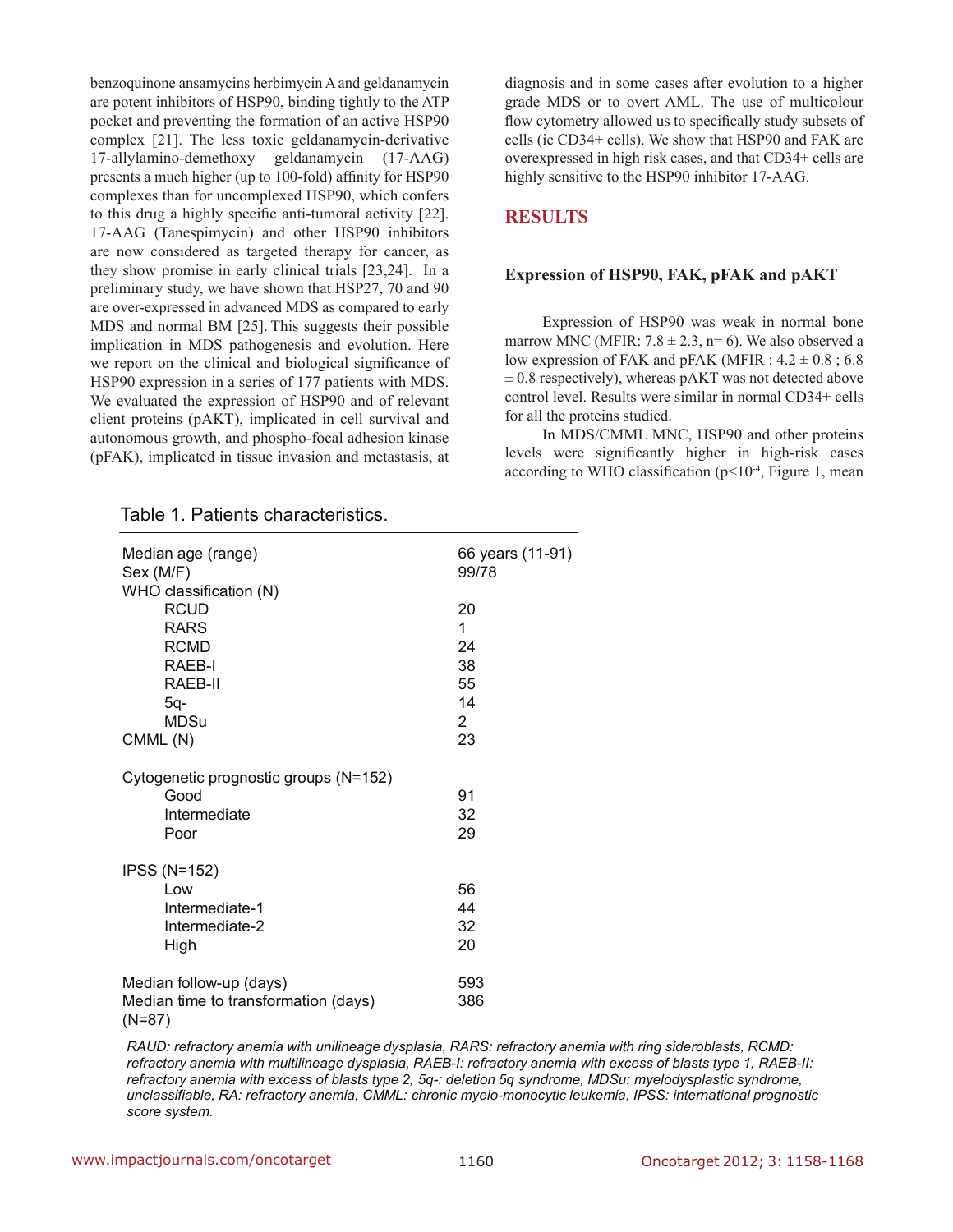$MFIR \pm SD$  in refractory anaemia with excess of blasts RAEB (n=93) versus refractory anaemia RA (n=61) and CMML (n=23), respectively:  $37 \pm 21$  versus  $7 \pm 4$  and 22  $\pm$  21 for HSP90, 26  $\pm$  17 versus 6 $\pm$  5 and 16  $\pm$  16 for AKT,  $33 \pm 18$  versus  $5 \pm 6$  and  $19 \pm 23$  for FAK,  $31 \pm 18$  versus  $3 \pm 5$  and  $15 \pm 16$  for pFAK). The expression of HSP90 was also higher in RAEB-II versus RAEB-I ( $p < 0.05$ ) and there was a trend for higher levels in refractory cytopenia with multilineage dysplasia (RCMD) versus RA with or without ringed sideroblasts (p=0.06). Similar results were



**Figure 3: Survival duration (A) and time to transformation into overt leukemia (B) according to the levels of HSP90, pAKT, FAK and pFAK expression.** Patients were separated into two categories: those with a high level of protein expression when the MFIR for this protein was equal to or above the median value of the entire cohort, or low level of protein expression when the MFIR was below the median value.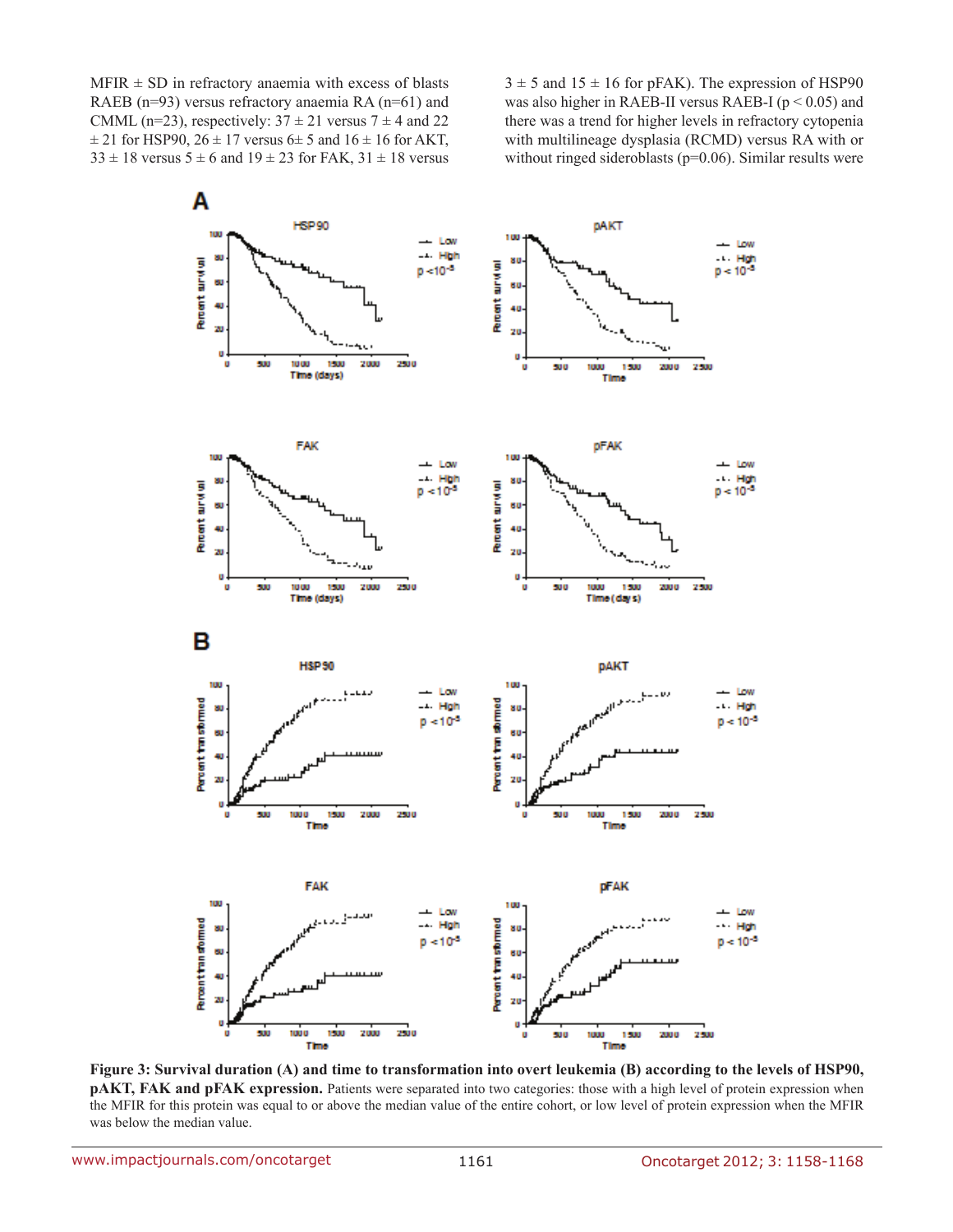obtained when considering the percentage of positive cells instead of the MFIR (data not presented).

Although these proteins were not detected only in the "blast" gate (CD45/SSC low) of MNC, we observed a weak linear correlation between the percentage of blasts (as assessed by cytology or by cytometry) and the expression of HSP90, pAKT, FAK and pFAK in MNC  $(r^2=0.62 \text{ to } 0.71).$ 

These proteins were also expressed at significantly higher levels in CD34+ cells than in CD34-negative MNC  $(p<10<sup>-4</sup>$  for all proteins). We therefore compared the level of expression in CD34+ cells in the different sub-types of MDS and in CMML. Again, we observed a higher expression of HSP90 (mean MFIR  $\pm$  SD: 62  $\pm$  22 versus 5  $\pm$  6 and 25  $\pm$  24), pAKT (51  $\pm$  22 versus 4  $\pm$  5 and 17  $\pm$ 22), FAK (37  $\pm$  13 versus 4  $\pm$  4 and 17  $\pm$  21) and pFAK  $(69 \pm 20 \text{ versus } 4 \pm 6 \text{ and } 22 \pm 27)$  in RAEB (n=93) than in RA (n=61), and CMML (n=23) respectively, CMML exhibiting intermediate levels (Figure 1). This shows that the differences regarding expression in MNC were not only due to the higher percentage of blasts or CD34+ cells in high-risk cases.

Finally, there were also significant differences related to cytogenetic category (overall p level  $\leq 10^{-4}$ , figure 2). Specifically, HSP90 ( $p$ <0.001), FAK ( $p$ <0.05), and pFAK  $(p<0.01)$  expression in MNC was lower in good prognosis than in intermediate/poor prognosis forms. pFAK levels were more elevated in poor prognosis than in intermediate forms ( $p$ <0.05). The same differences were observed in CD34+ cells, but in addition, pAKT levels were lower in good versus intermediate or poor prognosis groups ( $p<10^{-4}$ ). 5q- cases expressed similar levels to other good prognosis cases.

#### **Predictive value**

Because of the correlation with other relevant clinical factors such as cytogenetic and percentage of blasts, we studied the prognostic value of HSP90, pAKT, FAK and pFAK expression. For univariate analysis, patients were arbitrarily placed into two categories: high level (MFIR equal to or above median value) or low level (MFIR below median value). Survival duration and time to transformation into overt leukaemia were significantly shorter in patients with high expression of HSP90, pAKT, pFAK and FAK (Figure 3). For all those intracellular proteins, the percentage of positive cells was significantly higher in the groups with increasingly poor prognosis as defined by the international prognostic scoring system IPSS ( $p<10^{-4}$ , Table 2). In multivariate analysis, we studied the effects of known parameters such as age, cytogenetic (or IPSS), percentage of blasts and marker expression. Only cytogenetics (or IPSS), percentage of blasts and percentage of CD34+ cells remained independent prognostic factors.

### **Transformation into AML**

Transformation occurred in 87 cases in total, after a mean delay of 386 days. Nineteen cases could be reevaluated at the time of transformation. This included 9 cases with a diagnosis of RA and 10 RAEB. The blast percentage was  $6.5\%$  ( $\pm 5.9$ ) at diagnosis and  $42\%$  ( $\pm 16$ ) after transformation.

As presented in Figure 4, the levels of HSP90, FAK, pFAK and pAKT were significantly higher after transformation than at diagnosis. This was the case in MNC  $(p<10<sup>-4</sup>)$  and more interestingly in CD34+ cells  $(p<10^{-4})$ .

|             |    |         | Mean Fluorescence Intensity Ratio (SD) |            |         |  |
|-------------|----|---------|----------------------------------------|------------|---------|--|
| <b>IPSS</b> | N  | HSP90   | pAKT                                   | <b>FAK</b> | pFAK    |  |
| Low         | 34 | 13(12)  | 6(4)                                   | 5(5)       | 4(4)    |  |
| $Int-1$     | 51 | 73 (61) | 9(7)                                   | 21(20)     | 29(23)  |  |
| $Int-2$     | 42 | 85 (64) | 13(11)                                 | 29(24)     | 47(40)  |  |
| High        | 25 | 86(69)  | 35(12)                                 | 34(29)     | 51 (45) |  |

Table 2: Expression of HSP90, pAKT, FAK and pFAK in CD34+ bone marrow cells according to IPSS risk category (p<10-4)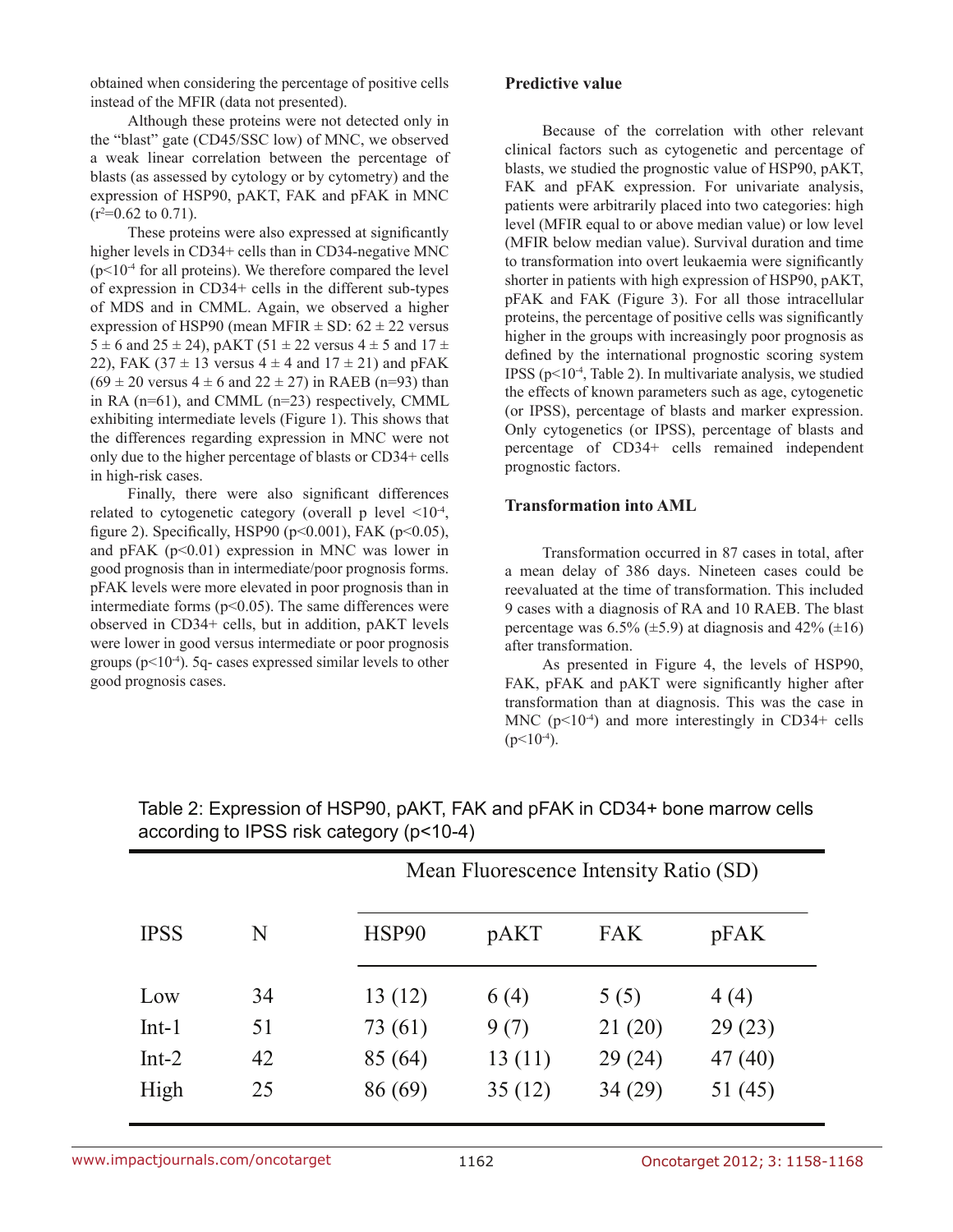#### **Inhibition of HSP90**

The effects of inhibition of HSP90 were studied by exposing MNC to 17-AAG for up to 24 hours. Thirty-nine cases of RAEB expressing high levels of HSP90 were studied. In the presence of 2  $\mu$ M 17-AAG, the percentages of viable cells at 12 and 24 hours were respectively 60% and 32% compared to 100% for the control without 17- AAG. At a concentration of  $5 \mu$ M, the percentage of viable cells was 38% at 12 hours, and no viable cell could be recovered at 24 hours (Figure 5).

17-AAG significantly increased the percentage of apoptotic cells, as assessed by activated caspase-3 expression and annexin V binding. After 12 hours of exposure to 5 µM 17-AAG, more than 90% of cells were apoptotic (Figure 5). In clonogeneic assays, the yield of colonies was heterogeneous in the absence of 17-AAG (mean number  $\pm$  SD of CFU-GM, clusters and BFU-E:  $60 \pm 80$ , 139  $\pm$  136, and 19  $\pm$  14, respectively). At a concentration of 5  $\mu$ M, 17-AAG completely inhibited the growth of all types of colonies in semi-solid medium (data not shown).

The effects of 17-AAG on protein expression was studied after 12 hours of culture. The same staining



**Figure 4: Comparative levels of HSP90, pAKT, FAK and pFAK expression at diagnosis and after transformation into acute leukemia, in MNC and CD34+ cells.** Nineteen patients could be evaluated, 9 with an initial diagnosis of RA and 10 with an initial diagnosis of RAEB.

technique was used as for uncultured cells. In addition, we also assessed the expression of HSP70, which has been reported to be upregulated in the presence of HSP90 inhibitors. The levels of HSP90, FAK, pFAK and pAKT were significantly decreased in the presence of 2 and 5  $\mu$ M of 17-AAG. This effect was more evident in CD34+ cells than in MNC. By contrast, expression of HSP70 was not significantly modified in both cell types (Figure 5).

### **DISCUSSION**

In this paper, we show that high expression of HSP90 is associated with increasingly advanced disease and poor clinical prognosis. As expected, this was significantly correlated with other known prognostic features such as cytogenetics and blast percentage which appear to be of importance in multivariate analysis. One interesting point is the fact that CD34+ cells from advanced cases also expressed the higher levels, when compared to CD34+ cells of good prognosis cases or normal marrows. This implies that progression to advanced disease is associated with a distinct transduction pathways profile at the CD34+ progenitor level, where an imbalance between proliferation and apoptosis has already been described.<sup>6</sup> In line with this observation, we also show that when patients could be retested at the time of transformation into overt leukemia, the expression of HSP90 and signaling molecules was significantly increased. This is also consistent with the known overexpression of HSP90 in acute myeloid leukemia [15, 16].

We also studied the expression of the activated forms of known clients of HSP90, pAKT and pFAK. These proteins are implicated in signal transduction and their constitutive activation is a hallmark of transformation in many cancer models. Again a higher expression was observed in MNC and in CD34+ cells of MDS with poor prognosis or adverse cytogenetics. Indeed high expression of HSP, FAK and pAKT was associated with higher risk of transformation and poor survival. High levels of HSP and FAK are predictive of resistance to chemotherapy in AML, as shown by our group and others [16, 30]. The data regarding the prognostic significance of pAKT activation in AML cells is more controversial. While we and others have observed a correlation with poor prognosis [16, 29], Tamburini *et al* showed that pAKT expression as detected by flow cytometry implied a better prognosis, observed independently of cytogenetics, although pAKT was higher in core binding factor (CBF) and intermediate cases [31]. These discrepancies may be the consequence of different technical approaches, but mainly due to the fact that different sites of phosphorylation were assessed in these studies. Again, we show that levels in CD34+ cells were higher at time of evolution to AML than at diagnosis, irrespective of the initial classification of MDS. Taken together, these findings favor a role for these proteins in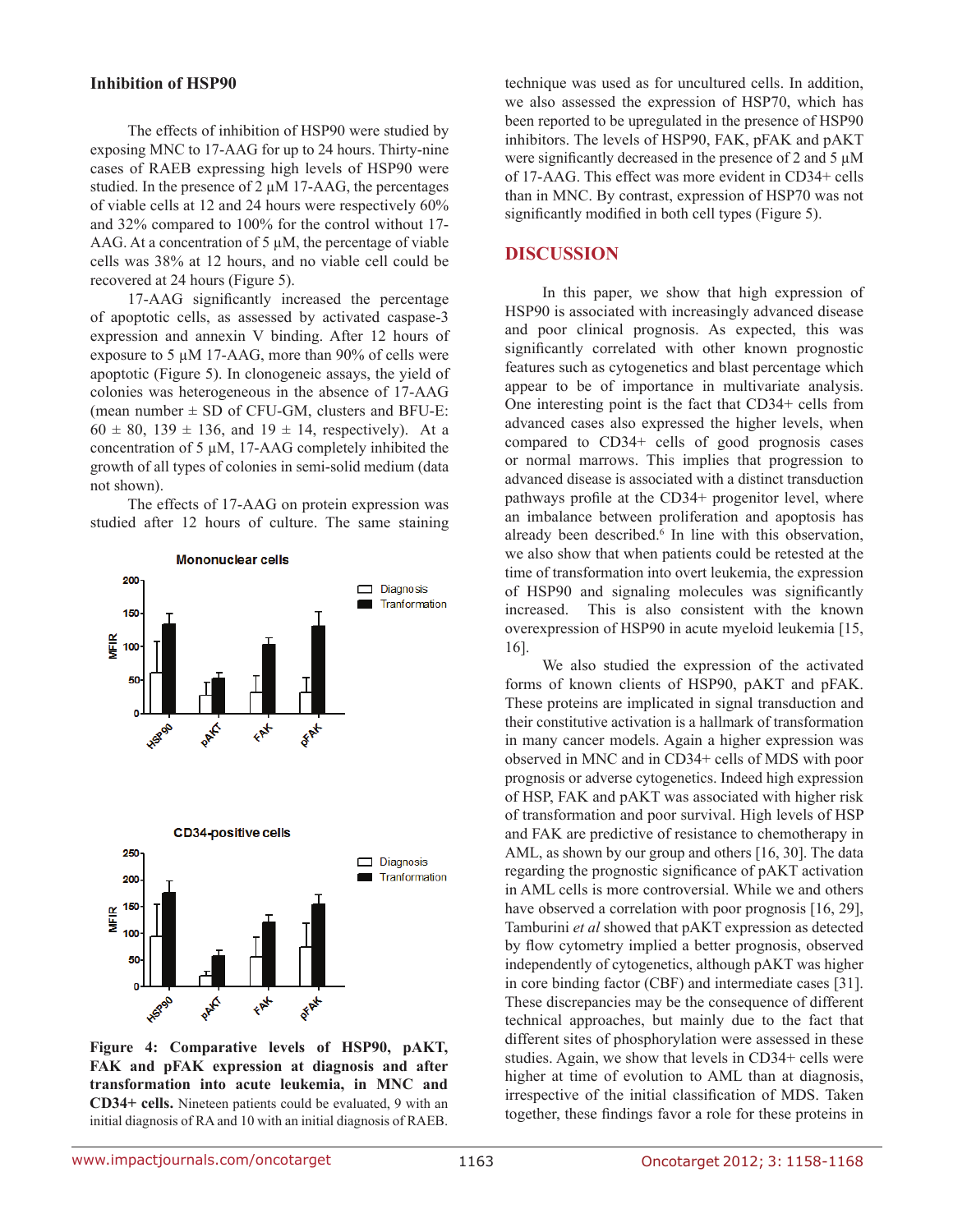disease initial type and in the pathogenesis of evolution into overt AML.

The second point raised in our study is the possibility to target *in vitro* HSP90. HSP90 inhibitors such as geldanamycin, 17-AAG or 17-DMAG have anti-tumoral activity by inhibiting proliferation and inducing apoptosis [32, 33]. In leukemia cells, 17-AAG alone or in combination with chemotherapy inhibits cell growth and induces apoptosis [34]. Moreover, in specific leukemia subtypes characterized by the presence of mutations or rearrangements of genes such as *FLT-3* or *BCR-ABL* resulting in high expression of constitutively activated oncoproteins, the association of HSP90 inhibitors and targeted drugs is highly effective *in vitro* [35, 36]. Although the exact mechanism by which HSP90 inhibitors interfere with leukaemia cell survival is not fully understood, we have also demonstrated that 17-AAG was able to induce apoptosis in primary AML cells, in correlation with HSP90 and activated AKT levels [16]. In MDS, we show that 17-AAG readily inhibits CD34+ and MNC survival in liquid culture, at least in samples from high grade MDS. Short-term exposure to

17-AAG also down regulates pAKT and pFAK levels. This is consistent with the mechanism of 17-AAGinduced apoptosis suggested by Nimmanapalli *et al*, which implicates a modulation of apoptotic proteins of the bcl-2 family downstream of AKT, Raf-1 and Src pathways [37]. FAK is a cytoplasmic protein tyrosine kinase localized to regions called focal adhesions. Many stimuli can induce activation of FAK, including integrins and growth factors. The major site of autophosphorylation, tyrosine 397, is a docking site for the SH2 domains of Src family proteins. Phosphorylated FAK binds and activates proteins forming the FAK complex, and facilitates the generation of downstream signals necessary to regulate cell functions like motility, survival and proliferation. Dysregulation of FAK could participate in the development of cancer, and abnormal activation of FAK has been described in AML [29]. Our data suggest that FAK, as a client of HSP90, could be indirectly targeted by HSP90 inhibition.

Finally, although the HSP90 inhibitor alvespimycin proved to be toxic in patients with AML involved in a phase I study, other therapeutic strategies using HSP90 inhibitors may be possible, specially with new inhibitors



**Figure 5: Effects of HSP90 inhibition with 17-AAG.** The viability of bone marrow MNC from RAEB patients (n=39) was studied after exposure to 2 $\mu$ M or 5 $\mu$ M of 17-AAG for 12 to 24 hours (top left). Apoptosis of the cells was assessed by activated caspase-3 expression and annexin V binding after exposure to 2µM or 5µM of 17-AAG for 24 hours and 12 hours respectively (bottom left). The levels of HSP90, HSP70, pAKT, FAK and pFAK expression was evaluated in MNC (top right) and CD34+ cells (bottom right) after exposure to 2µM or 5µM of 17-AAG for 12 hours.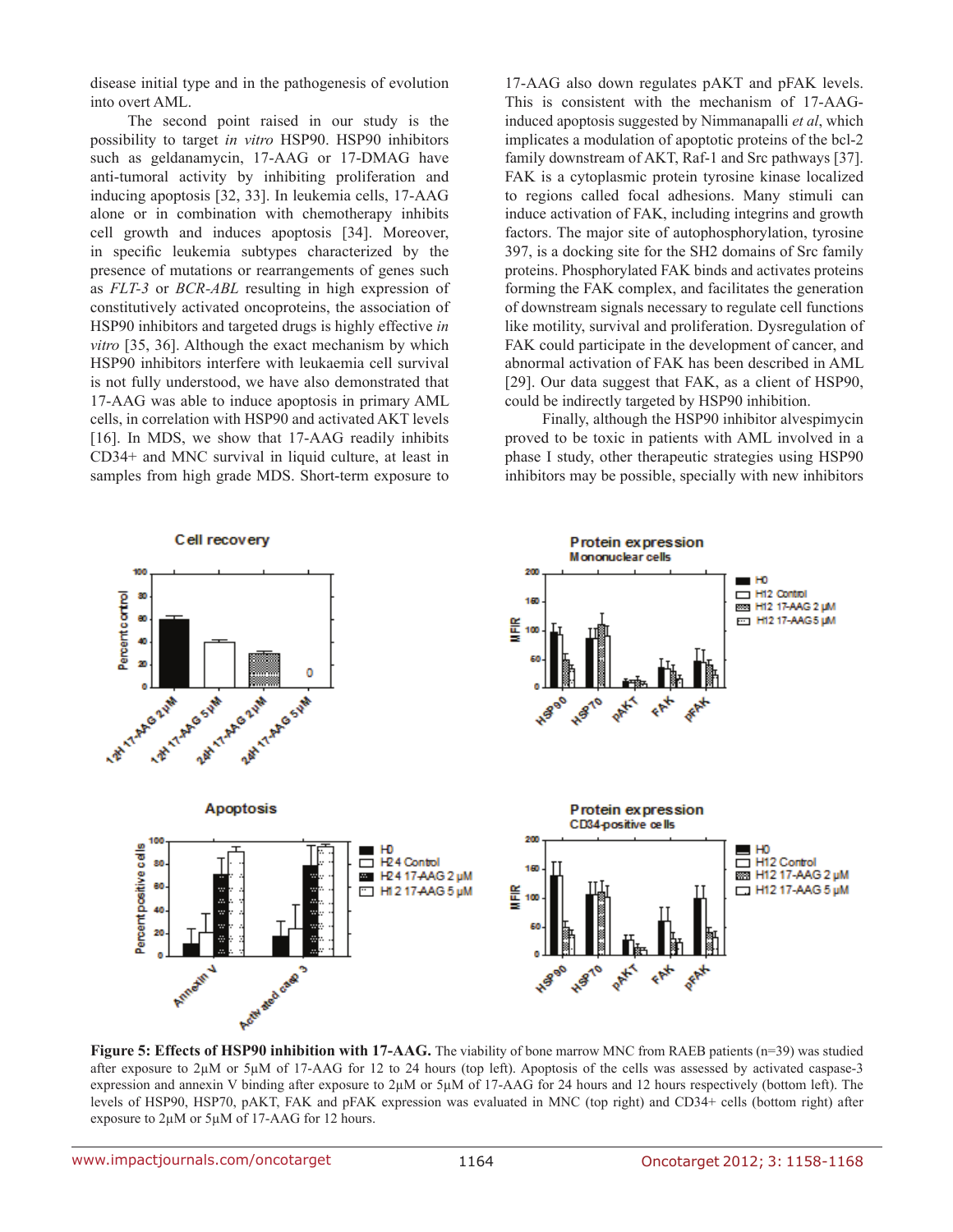like NVP-AUY922, which seems to be less toxic than ansamycine derivaties [38, 39]. Epigenetic therapies are increasingly used in MDS. The histone deacetylase (HDAC) inhibitors show a clinical activity in high-grade MDS. Acetylation of HSP90 by exposure to HDAC-6 inhibitors results in an inhibition of its chaperone function [40]. The combination of an inhibitor of HDAC and 17- AAG is highly active *in vitro* against cells from chronic myeloid leukemia in blast crisis and AML cells harboring a *FLT-3* mutation [41]. HDAC-6 inhibitors, alone or in combination with another HSP90 inhibitor, may therefore represent a potential targeted therapy of high risk MDS with possible dual mechanism of action. Recent preclinical studies have tested bortezomib, a proteasome inhibitor, in MDS, but with limited effects [42]. Adjunction of revlimid to bortezomib seems of interest, but recent data showed that efficacity of bortezomib may be enhanced by HSP90 inhibition, thought induction of protein misfolding. It will be of interest to test this combination in MDS [43].

In conclusion, assessment of the level of HSP90 expression could be predictive of patient response and allow the selection of patients for which HSP90 inhibition would be most promising.

### **DESIGN AND METHODS**

#### **Patients**

One hundred and seventy-seven patients with MDS (n=154) and chronic myelomonocytic leukaemia (CMML, n=23) at diagnosis were included in this study between January 2006 and October 2010. All patients gave an informed consent. Diagnosis was carried out according to WHO recommendations and confirmed by two separate observers [26]. As we included CMML cases, the FAB classification was also used to distinguish sub-groups [27]. Cytogenetic analysis was available for 152 cases. Detailed clinical and biological characteristics are given in Table 1.

### **MDS/CMML and control cells**

Cells were collected by bone marrow aspiration into heparin-containing vials. Mononuclear cells (MNC) were separated on a Ficoll gradient (Eurobio, Les Ulis, France), washed twice with phosphate-buffered saline (PBS, Sigma-Aldrich, St Louis, MO), resuspended in RPMI 1640 (Eurobio) and incubated for two hours at 37°C on sterile plastic dishes. Non-adherent cells were then recovered, washed twice in PBS and immediately processed for further studies.

As controls, normal marrow cells were harvested from 6 healthy bone marrow donors and processed identically.

#### **Cultures**

#### *Short-term liquid cultures*

17-AAG was purchased from Sigma-Aldrich, diluted in DMSO and stored at –20°C before use. Nonadherent MNC and CD34+ cells were incubated in RPMI1640 at 37°C in fully humidified atmosphere with 5%  $CO<sub>2</sub>$  in the presence of different concentrations of 17 AAG (2µM or 5µM), or dimethylsulfoxide (DMSO) alone for controls, for 24 hours. After these treatments, cells were washed in PBS and viable cells were enumerated using a trypan blue exclusion test.

All experiments were performed in triplicate.

#### *Clonogenic assays*

Normal and MDS/CMML MNC were incubated in triplicate in methylcellulose and growth factor-containing culture medium (STEMα.ID, STEMα, Saint-Clémentles-Places, France). In some experiments, cultures were performed in the presence of 17-AAG (or DMSO alone for controls) which was added into the culture medium to obtain the appropriate final concentration (2µM or 5µM). CFU-GM and BFU-E were scored after 14 days of incubation.

#### **Antigen expression and flow cytometry**

The samples were surface-stained with CD45- PECy5 (clone J33, Beckman-Coulter France, Villepinte, France) and CD34-FITC (clone 8G12, BD Biosciences, San Jose, CA, USA) antibodies for 15 minutes at room temperature. Then, the cells were washed and fixed with 3.7% formaldehyde (Sigma-Aldrich) for 20 minutes. The staining of intracellular proteins was performed after permeabilization in 0.2% Triton X100 (Sigma-Aldrich) during 15 minutes at room temperature. The specific antibodies used for this study were: HSP90-phycoerytrin (PE)-conjugated (clone F8 SCL3-119 which recognizes both HSP90 alpha and beta isoforms, Santa Cruz Biotechnology, Santa Cruz, CA), FAK-PE (clone H-1, Santa Cruz), pFAK-PE (clone K73-480, BD Biosciences), pAKTS473-alexafluor (AF647)-conjugated (clone M-89- 61, BD Biosciences), and AKTS473-AF647 (clone 55PKBa/Akt, BD Biosciences). Cells were incubated for 1 hour at room temperature, washed and re-suspended in PBS before analysis. The isotype controls used for the phospho-proteins were matched to the primary antibodies at identical concentrations [28]. Cell populations were gated according to CD45/side scatter (SSC) analysis.

Flow cytometry analysis was performed with a Becton-Dickinson FACS Canto II, using the DIVA software. At least 100000 events were analyzed. Results were expressed as mean fluorescence intensity ratios (MFIR) (ratio of stained sample/isotype control).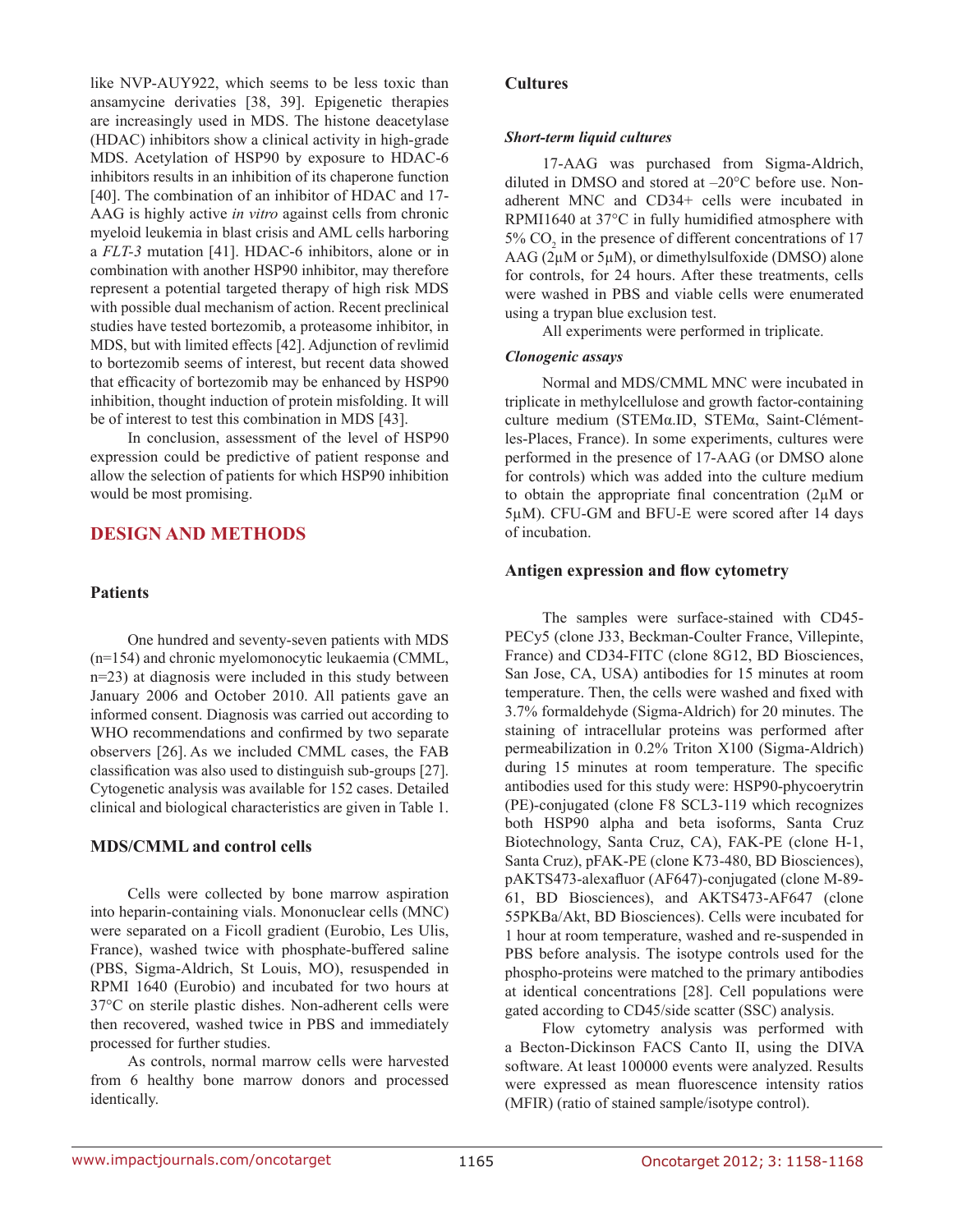### **Apoptosis**

#### *Annexin V staining*

Untreated and drug-treated cells were incubated with Annexin-V fluorescein and propidium iodide (PI) in HEPES buffer (Dako, Glostrup, Denmark). After incubation for 15 minutes in the dark, cells were analyzed by flow cytometry. Live cells were determined by PI exclusion. Early apoptotic fraction was determined by annexin-V-positive and PI-negative staining.

#### *Activated caspase-3 expression*

Cytospins were also used to study the caspase-3 activation by Alkaline Phosphatase-Anti Alkaline Phosphatase-(APAAP) technique. We used an amplification combination of alkaline phosphatase (AP) and avidin-biotinyled enzyme complex (ABC) technique (Vectastain Universal mouse and rabbit kit, Vector Laboratories, Burlingame, CA). Cytospins were fixed for 90 seconds with acetone at room temperature. They were rehydrated in PBS for 5 minutes. Non-specific binding was blocked with horse serum during 20 minutes. Then slides were incubated for 30 minutes with polyclonal rabbit anti active caspase-3 clone (Cell Signaling, Beverly, MA), washed twice in PBS for 5 minutes and incubated with biotinyled horse anti-mouse or rabbit secondary antibody for 30 minutes, rinsed again for 5 minutes in PBS, and reincubated for 30 minutes with biotinyled alkaline phosphatase complex (ABC reagent). After an additional wash in PBS, slides were incubated with an appropriate enzyme substrate solution (Fast red) until optimal red granular reaction (20-30 minutes). Slides were rinsed respectively with PBS and distilled water before a counterstain nuclear step consisting of an incubation for 7 minutes with Meyer's Haematoxylin (Dako). After washing in distilled water, PBS, and distilled water again, slides were finally mounted in Fluorotech aqueous media (Valbiotech, Paris, France). Controls were performed by replacing the primary rabbit antibody by an irrelevant antibody of the same isotype. Slides were examined using X10 magnification by two observers. Cells were considered stained if any diffuse reddish cytoplasmic staining could be identified. A scale of three levels of red staining was used to assess intensity of staining: 0 for no staining, 1 for weak staining, 2 for strong staining and 3 for very strong staining. The percentage of positive cells (strong or very strong staining) was determined after counting 100 cells.

### **Statistical analysis**

Mann-Whitney (or Kruskall-Wallis) non-parametric tests were used to compare the means of two (or more) groups. Proportions were compared by Chi-square test (or Fisher's test when a group comprised less than 10 units). Correlations were performed using a Spearman rank correlation test.

Survival curves were plotted according to the Kaplan-Meir method. Survival duration of different groups was compared by the log-rank test. Multivariate analysis of survival was performed using a Cox regression model.

Statistical tests were computed by the IBM SPSS statistical software and data plots were performed using the Prim5 software.

### **ACKNOWLEDGEMENTS**

This research was funded by the "Association Les Amis de Rémi" and "Ligue Départementale contre le Cancer de la Loire" (France).

### **AUTHORSHIP AND DISCLOSURES**

DG and LC designed the study. DG and JC recruited the patients. PFG and LC performed the laboratory work for this study. DG realized the statistical analysis. PFG, DG and LC wrote the manuscript. FS, CMA, NN, FM and EW provided advice and assistance in reviewing the manuscript.

## **Reference**

- 1. Tefferi A, Vardiman JW. Myelodysplastic syndromes. N Engl J Med. 2009 Nov 5;361(19):1872-85.
- 2. Yoshida Y. Hypothesis: apoptosis may be the mechanism responsible for the premature intramedullary cell death in the myelodysplastic syndrome. Leukemia. 1993 Jan;7(1):144-6.
- 3. Bogdanovic AD, Trpinac DP, Jankovic GM, Bumbasirevic VZ, Obradovic M, Colovic MD. Incidence and role of apoptosis in myelodysplastic syndrome: morphological and ultrastructural assessment. Leukemia. 1997 May;11(5):656- 9.
- 4. Raza A, Gezer S, Mundle S, Gao XZ, Alvi S, Borok R, Shelby Rifkin, Amna Iftikhar, Vilasini Shetty, Agapi Parcharidou, Jerome Loew, Bridget Marcus, Zaineb Khan, Colette Chaney, John Showel, Stephanie Gregory et al. Apoptosis in bone marrow biopsy samples involving stromal and hematopoietic cells in 50 patients with myelodysplastic syndromes. Blood. 1995 Jul 1;86(1):268- 76.
- 5. Boudard D, Sordet O, Vasselon C, Revol V, Bertheas MF, Freyssenet D, Viallet A, Piselli S, Guyotat D, Campos L. Expression and activity of caspases 1 and 3 in myelodysplastic syndromes. Leukemia. 2000 Dec;14(12):2045-51.
- 6. Parker JE, Mufti GJ, Rasool F, Mijovic A, Devereux S, Pagliuca A. The role of apoptosis, proliferation, and the Bcl-2-related proteins in the myelodysplastic syndromes and acute myeloid leukemia secondary to MDS. Blood.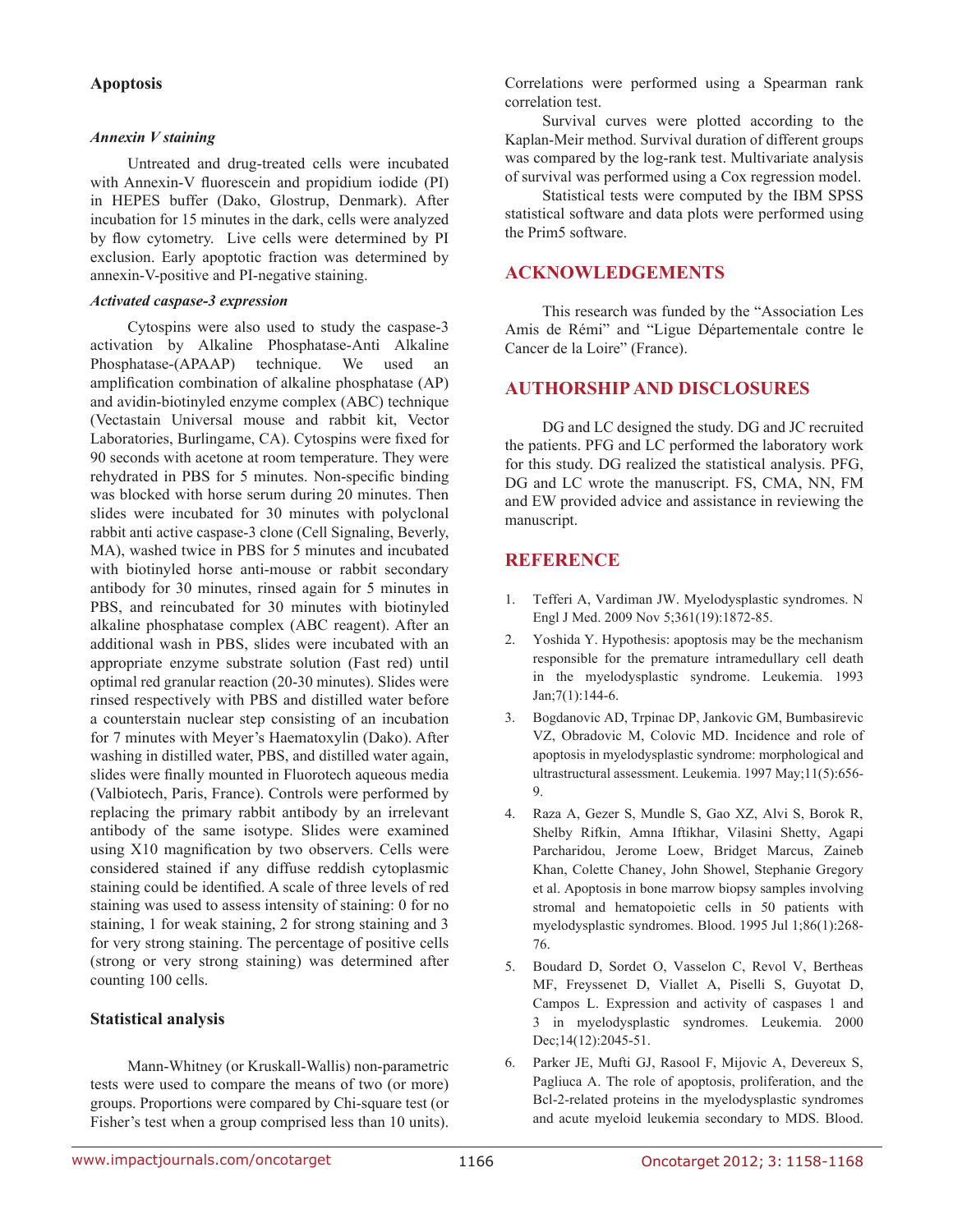2000 Dec 1;96(12):3932-8.

- 7. Claessens YE, Bouscary D, Dupont JM, Picard F, Melle J, Gisselbrecht S, Lacombe C, Dreyfus F, Mayeux P, Fontenay-Roupie M.. In vitro proliferation and differentiation of erythroid progenitors from patients with myelodysplastic syndromes: evidence for Fas-dependent apoptosis. Blood. 2002 Mar 1;99(5):1594-601.
- 8. Campioni D, Secchiero P, Corallini F, Melloni E, Capitani S, Lanza F, Zauli G. Evidence for a role of TNF-related apoptosis-inducing ligand (TRAIL) in the anemia of myelodysplastic syndromes. Am J Pathol. 2005 Feb;166(2):557-63.
- 9. Boudard D, Vasselon C, Bertheas MF, Jaubert J, Mounier C, Reynaud J, Viallet A, Chautard S, Guyotat D, Campos L. Expression and prognostic significance of Bcl-2 family proteins in myelodysplastic syndromes. Am J Hematol. 2002 Jun;70(2):115-25.
- 10. Richter K, Haslbeck M, Buchner J. The heat shock response: life on the verge of death. Mol Cell. 2010 Oct 22;40(2):253-66.
- 11. Young JC, Moarefi I, Hartl FU. Hsp90: a specialized but essential protein-folding tool. J Cell Biol. 2001 Jul 23;154(2):267-73.
- 12. Hernandez MP, Sullivan WP, Toft DO. The assembly and intermolecular properties of the hsp70-Hop-hsp90 molecular chaperone complex. J Biol Chem. 2002 Oct 11;277(41):38294-304.
- 13. Ochel HJ, Gademann G. Heat-shock protein 90: potential involvement in the pathogenesis of malignancy and pharmacological intervention. Onkologie. 2002 Oct;25(5):466-73.
- 14. Kamal A, Thao L, Sensintaffar J, Zhang L, Boehm MF, Fritz LC, Burrows FJ. A high-affinity conformation of Hsp90 confers tumour selectivity on Hsp90 inhibitors. Nature. 2003 Sep 25;425(6956):407-10.
- 15. Yufu Y, Nishimura J, Nawata H. High constitutive expression of heat shock protein 90 alpha in human acute leukemia cells. Leuk Res. 1992 Jun-Jul;16(6-7):597-605.
- 16. Flandrin P, Guyotat D, Duval A, Cornillon J, Tavernier E, Nadal N, Campos L. Significance of heat-shock protein (HSP) 90 expression in acute myeloid leukemia cells. Cell Stress Chaperones. 2008 Sep;13(3):357-64.
- 17. An WG, Schulte TW, Neckers LM. The heat shock protein 90 antagonist geldanamycin alters chaperone association with p210bcr-abl and v-src proteins before their degradation by the proteasome. Cell Growth Differ. 2000 Jul;11(7):355- 60.
- 18. Fumo G, Akin C, Metcalfe DD, Neckers L. 17-Allylamino-17-demethoxygeldanamycin (17-AAG) is effective in down-regulating mutated, constitutively activated KIT protein in human mast cells. Blood. 2004 Feb 1;103(3):1078-84.
- 19. Minami Y, Kiyoi H, Yamamoto Y, Yamamoto K, Ueda R, Saito H, Naoe T. Selective apoptosis of tandemly duplicated

FLT3-transformed leukemia cells by Hsp90 inhibitors. Leukemia. 2002 Aug;16(8):1535-40.

- 20. Yao Q, Nishiuchi R, Li Q, Kumar AR, Hudson WA, Kersey JH. FLT3 expressing leukemias are selectively sensitive to inhibitors of the molecular chaperone heat shock protein 90 through destabilization of signal transduction-associated kinases. Clin Cancer Res. 2003 Oct 1;9(12):4483-93.
- 21. Grenert JP, Sullivan WP, Fadden P, Haystead TA, Clark J, Mimnaugh E, Krutzsch H, Ochel HJ, Schulte TW, Sausville E, Neckers LM, Toft DO. The amino-terminal domain of heat shock protein 90 (hsp90) that binds geldanamycin is an ATP/ADP switch domain that regulates hsp90 conformation. J Biol Chem. 1997 Sep 19;272(38):23843- 50.
- 22. Schulte TW, Neckers LM. The benzoquinone ansamycin 17-allylamino-17-demethoxygeldanamycin binds to HSP90 and shares important biologic activities with geldanamycin. Cancer Chemother Pharmacol. 1998;42(4):273-9.
- 23. Jego G, Hazoume A, Seigneuric R, Garrido C. Targeting heat shock proteins in cancer. Cancer Lett. 2010 Nov 13.
- 24. Neckers L, Workman P. HSP90 molecular chaperone inhibitors : are we ther yet ? Clin cancer res. 18 : 64-76.
- 25. Duval A, Olaru D, Campos L, Flandrin P, Nadal N, Guyotat D. Expression and prognostic significance of heat-shock proteins in myelodysplastic syndromes. Haematologica. 2006 May;91(5):713-4.
- 26. Swerdlow SH, Campo, E., Harris, N.L., Jaffe, E.S., Pileri, S.A., Stein, H., Thiele, J., Vardiman, J.W. WHO Classification of Tumours of Haematopoietic and Lymphoid Tissues, Fourth Edition. 2008.
- 27. Bennett JM, Catovsky D, Daniel MT, Flandrin G, Galton DA, Gralnick HR, Sultan C. Proposals for the classification of the myelodysplastic syndromes. Br J Haematol. 1982 Jun;51(2):189-99.
- 28. Krutzik PO, Nolan GP. Intracellular phospho-protein staining techniques for flow cytometry: monitoring single cell signaling events. Cytometry A. 2003 Oct;55(2):61-70.
- 29. Recher C, Ysebaert L, Beyne-Rauzy O, Mansat-De Mas V, Ruidavets JB, Cariven P, Demur C, Payrastre B, Laurent G, Racaud-Sultan C. Expression of focal adhesion kinase in acute myeloid leukemia is associated with enhanced blast migration, increased cellularity, and poor prognosis. Cancer Res. 2004 May 1;64(9):3191-7.
- 30. Kornblau SM, Womble M, Qiu YH, Jackson CE, Chen W, Konopleva M, Estey EH, Andreeff M. Simultaneous activation of multiple signal transduction pathways confers poor prognosis in acute myelogenous leukemia. Blood. 2006 Oct 1;108(7):2358-65.
- 31. Tamburini J, Elie C, Bardet V, Chapuis N, Park S, Broet P, Cornillet-Lefebvre P, Lioure B, Ugo V, Blanchet O, Ifrah N, Witz F, Dreyfus F, Mayeux P, Lacombe C, Bouscary D. Constitutive phosphoinositide 3-kinase/Akt activation represents a favorable prognostic factor in de novo acute myelogenous leukemia patients. Blood. 2007 Aug